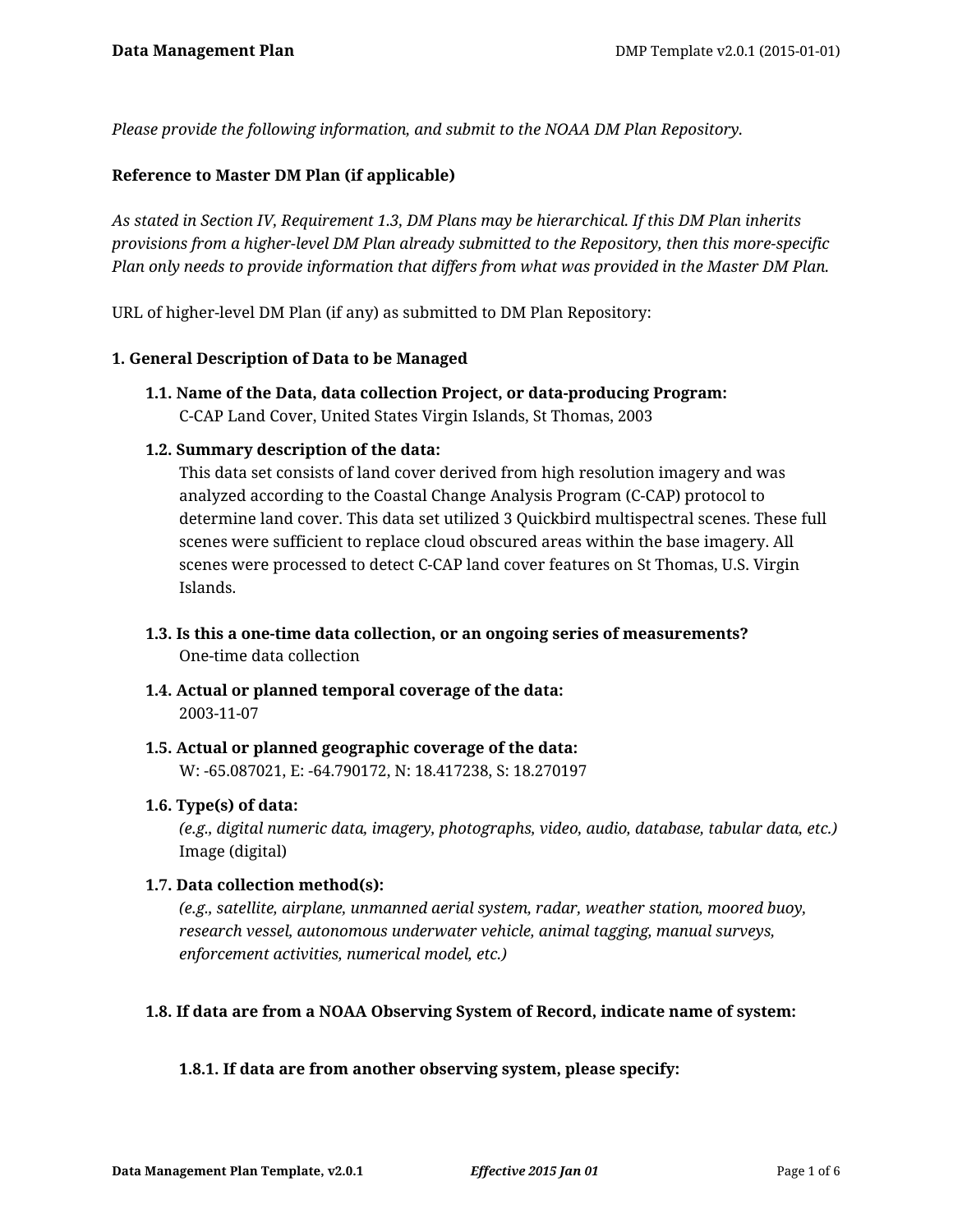## **2. Point of Contact for this Data Management Plan (author or maintainer)**

### **2.1. Name:**

NOAA Office for Coastal Management (NOAA/OCM)

# **2.2. Title:**

Metadata Contact

### **2.3. Affiliation or facility:** NOAA Office for Coastal Management (NOAA/OCM)

- **2.4. E-mail address:** coastal.info@noaa.gov
- **2.5. Phone number:** (843) 740-1202

## **3. Responsible Party for Data Management**

*Program Managers, or their designee, shall be responsible for assuring the proper management of the data produced by their Program. Please indicate the responsible party below.*

**3.1. Name:**

**3.2. Title:** Data Steward

### **4. Resources**

*Programs must identify resources within their own budget for managing the data they produce.*

# **4.1. Have resources for management of these data been identified?**

# **4.2. Approximate percentage of the budget for these data devoted to data management ( specify percentage or "unknown"):**

### **5. Data Lineage and Quality**

*NOAA has issued Information Quality Guidelines for ensuring and maximizing the quality, objectivity, utility, and integrity of information which it disseminates.*

# **5.1. Processing workflow of the data from collection or acquisition to making it publicly accessible**

*(describe or provide URL of description):*

Process Steps:

- 2003-11-07 00:00:00 - This dataset was created by Sanborn (www.sanborn.com). This version of the classification is the High Resolution Land Cover (2003-era) for the Island of St Thomas, United States Virgin Islands. This section outlines the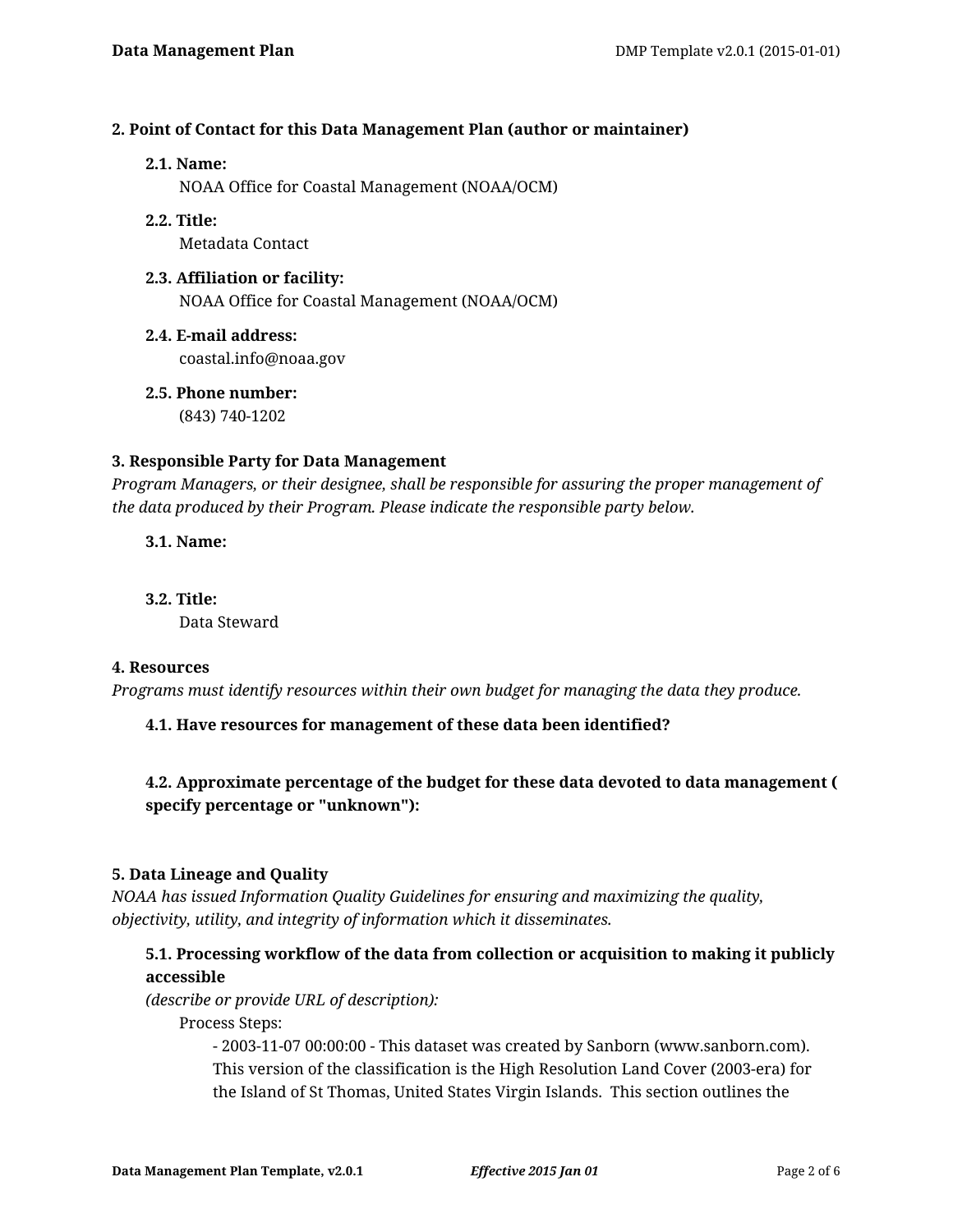classification procedure for St Thomas, United States Virgin Islands High Resolution C-CAP. Quickbird imagery used in producing this land cover product was also utilized in producing an associated impervious surfaces layer for the island. The mapping approach utilized a boundary summary and refinement procedure developed by Sanborn to leverage previous United States Forest Service mapping efforts to create the high resolution land cover data set. A calibration visit was conducted and training data was collected for classification. Non impervious features were mapped using a 0.5 acre minimum mapping unit (MMU). Preprocessing steps: The Quickbird mosaic utilized for this project was provided from Digital Globe as an orthorectifed, georeferenced product and was consistent with the quoted 1:12000 spatial accuracy. In conjunction with the Quickbird mosaic, Sanborn used LiDAR collected in 2007 for the island. Field-Collected Data: Training data was collected in the field between May 31th and June 5th, 2009. Land cover observations were recorded by analysts. The referenced dataset went through a QA/ QC procedure to ensure it met accuracy standards. Classification: Segmentation - Image segmentation was completed at multiple scales using the multispectral (2.4 m) imagery in order to group like spectral and textural objects within the imagery. For consistency, the associated impervious data set was incorporated into the segmentation layer as a boundary delimiter. Segments can share boundaries of an impervious surface, but can never overlap an impervious surface. Automated Classification - Image segments are classified using a decision tree classifier in See5 software and an iterative nearest neighbor classifier in Definiens software. Nearest neighbor training data is collected through analyst interpretation or ancillary data sets and used to calibrate the classification algorithm. Automated Classification Refinement - Models are built to refine or reclassify land cover areas by utilizing the wealth of attribute information linked to each segment within Definiens. Classification Edits - As with any automated or semi-automated land cover classification there are often inconsistencies in the land cover map. The final step before map finalization was to remove inaccuracies through manual segment labeling as interpreted by an analyst. Map Finalization - Sanborn used independent reviewer's comments to further refine the land cover map. Attributes for this product are as follows: 0 Background 1 Unclassified 2 Impervious 3 4 5 Developed, Open Space 6 Cultivated Crops 7 Pasture/Hay 8 Grassland/Herbaceous 9 Deciduous Forest 10 Evergreen Forest 11 Mixed Forest 12 Scrub/Shrub 13 Palustrine Forested Wetland 14 Palustrine Scrub/Shrub Wetland 15 Palustrine Emergent Wetland 16 Estuarine Forested Wetland 17 Estuarine Scrub/Shrub Wetland 18 Estuarine Emergent Wetland 19 Unconsolidated Shore 20 Bare Land 21 Open Water 22 Palustrine Aquatic Bed 23 Estuarine Aquatic Bed - 2009-09-23 00:00:00 - Metadata imported

# **5.1.1. If data at different stages of the workflow, or products derived from these data, are subject to a separate data management plan, provide reference to other plan:**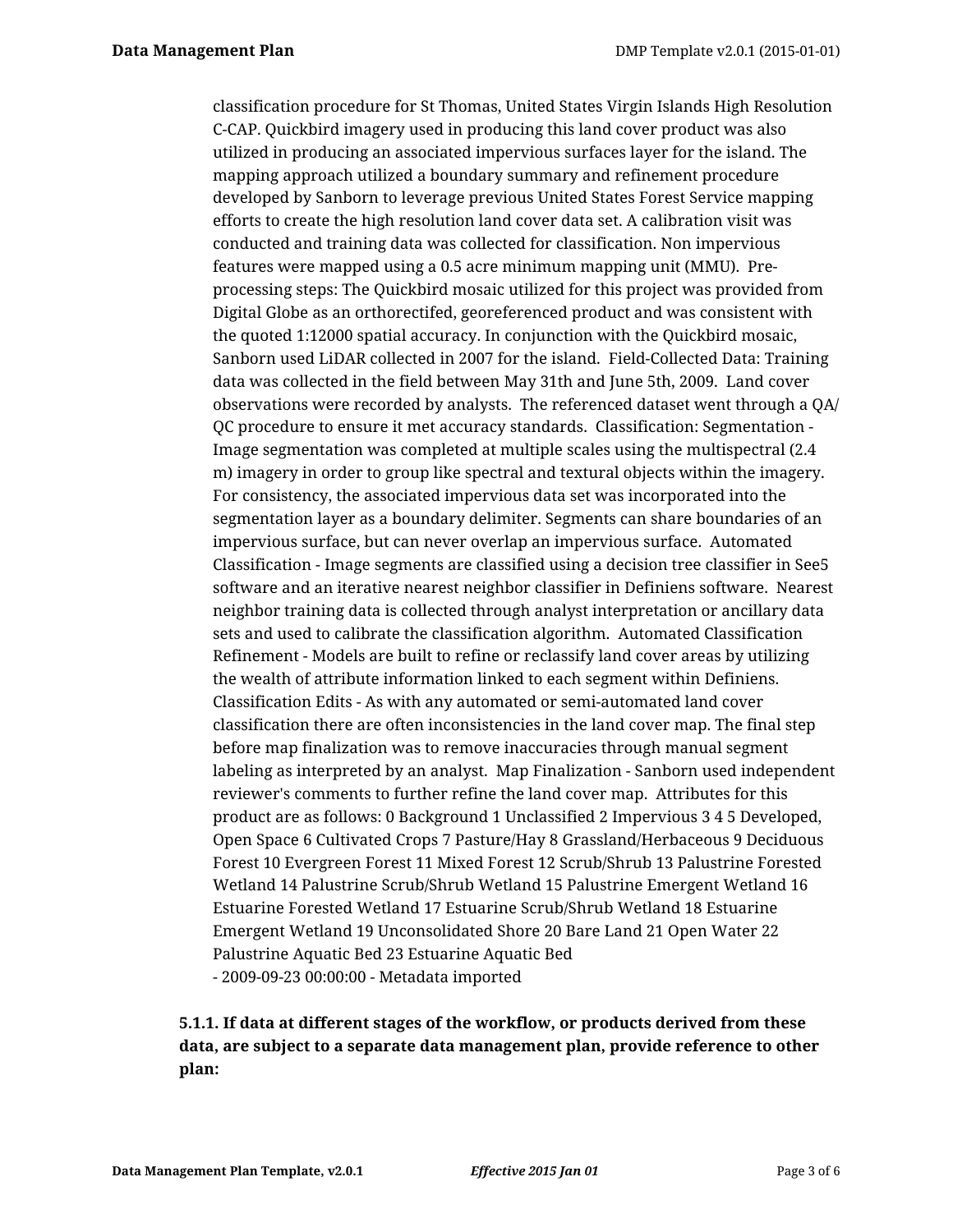## **5.2. Quality control procedures employed (describe or provide URL of description):**

### **6. Data Documentation**

*The EDMC Data Documentation Procedural Directive requires that NOAA data be well documented, specifies the use of ISO 19115 and related standards for documentation of new data, and provides links to resources and tools for metadata creation and validation.*

# **6.1. Does metadata comply with EDMC Data Documentation directive?**

No

# **6.1.1. If metadata are non-existent or non-compliant, please explain:**

Missing/invalid information:

- 1.7. Data collection method(s)
- 3.1. Responsible Party for Data Management
- 4.1. Have resources for management of these data been identified?

- 4.2. Approximate percentage of the budget for these data devoted to data management

- 5.2. Quality control procedures employed
- 7.1. Do these data comply with the Data Access directive?
- 7.1.1. If data are not available or has limitations, has a Waiver been filed?
- 7.1.2. If there are limitations to data access, describe how data are protected
- 7.3. Data access methods or services offered
- 7.4. Approximate delay between data collection and dissemination
- 8.1. Actual or planned long-term data archive location

- 8.3. Approximate delay between data collection and submission to an archive facility

- 8.4. How will the data be protected from accidental or malicious modification or deletion prior to receipt by the archive?

### **6.2. Name of organization or facility providing metadata hosting:**

NMFS Office of Science and Technology

**6.2.1. If service is needed for metadata hosting, please indicate:**

### **6.3. URL of metadata folder or data catalog, if known:**

https://www.fisheries.noaa.gov/inport/item/48253

### **6.4. Process for producing and maintaining metadata**

*(describe or provide URL of description):*

Metadata produced and maintained in accordance with the NOAA Data Documentation Procedural Directive: https://nosc.noaa.gov/EDMC/DAARWG/docs/EDMC\_PD-Data\_Documentation\_v1.pdf

## **7. Data Access**

*NAO 212-15 states that access to environmental data may only be restricted when distribution is*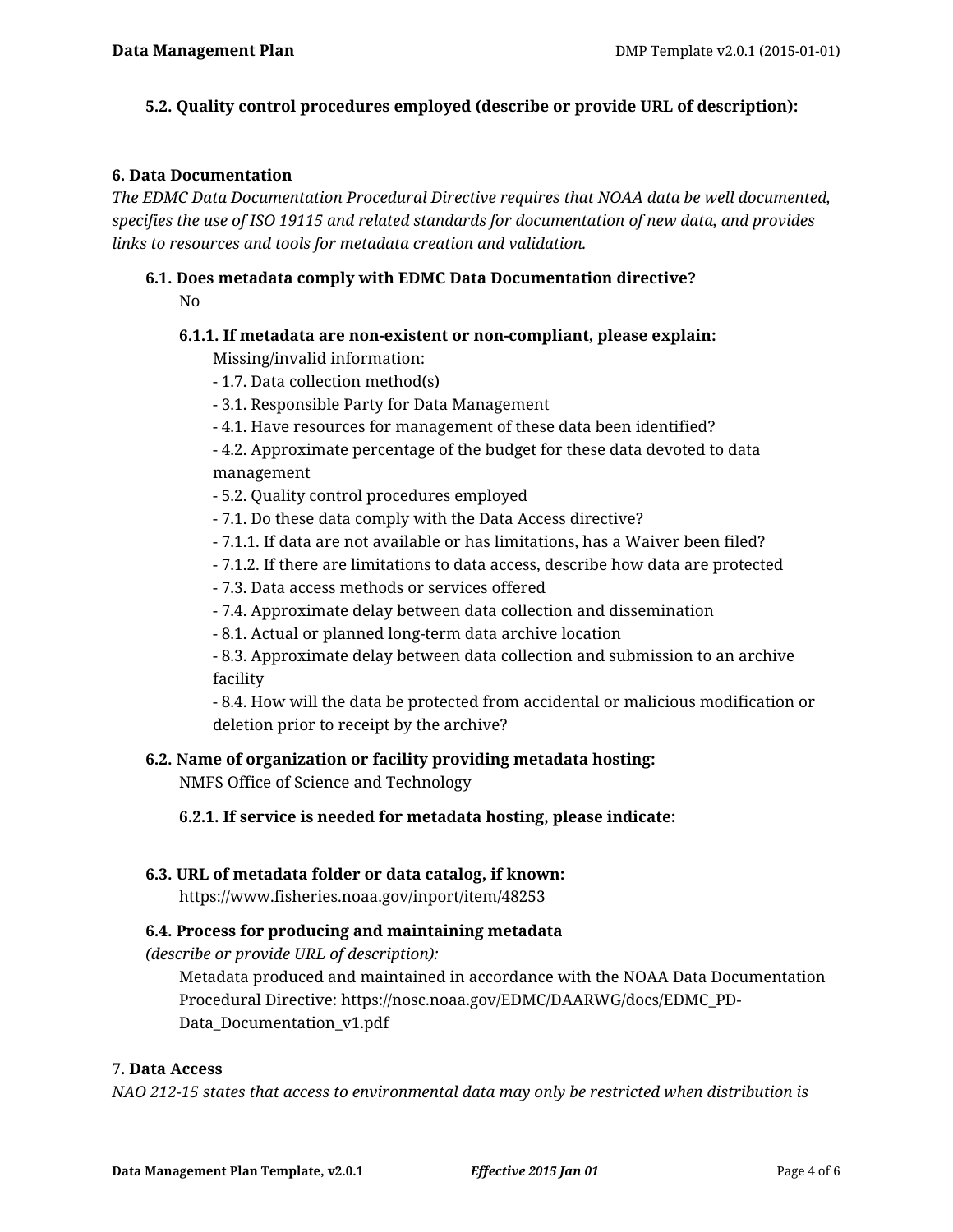*explicitly limited by law, regulation, policy (such as those applicable to personally identifiable information or protected critical infrastructure information or proprietary trade information) or by security requirements. The EDMC Data Access Procedural Directive contains specific guidance, recommends the use of open-standard, interoperable, non-proprietary web services, provides information about resources and tools to enable data access, and includes a Waiver to be submitted to justify any approach other than full, unrestricted public access.*

**7.1. Do these data comply with the Data Access directive?**

**7.1.1. If the data are not to be made available to the public at all, or with limitations, has a Waiver (Appendix A of Data Access directive) been filed?**

**7.1.2. If there are limitations to public data access, describe how data are protected from unauthorized access or disclosure:**

**7.2. Name of organization of facility providing data access:** NOAA Office for Coastal Management (NOAA/OCM)

## **7.2.1. If data hosting service is needed, please indicate:**

- **7.2.2. URL of data access service, if known:** https://coast.noaa.gov/dataviewer/#/imagery/search/where:ID=372
- **7.3. Data access methods or services offered:**
- **7.4. Approximate delay between data collection and dissemination:**

# **7.4.1. If delay is longer than latency of automated processing, indicate under what authority data access is delayed:**

# **8. Data Preservation and Protection**

*The NOAA Procedure for Scientific Records Appraisal and Archive Approval describes how to identify, appraise and decide what scientific records are to be preserved in a NOAA archive.*

# **8.1. Actual or planned long-term data archive location:**

*(Specify NCEI-MD, NCEI-CO, NCEI-NC, NCEI-MS, World Data Center (WDC) facility, Other, To Be Determined, Unable to Archive, or No Archiving Intended)*

### **8.1.1. If World Data Center or Other, specify:**

# **8.1.2. If To Be Determined, Unable to Archive or No Archiving Intended, explain:**